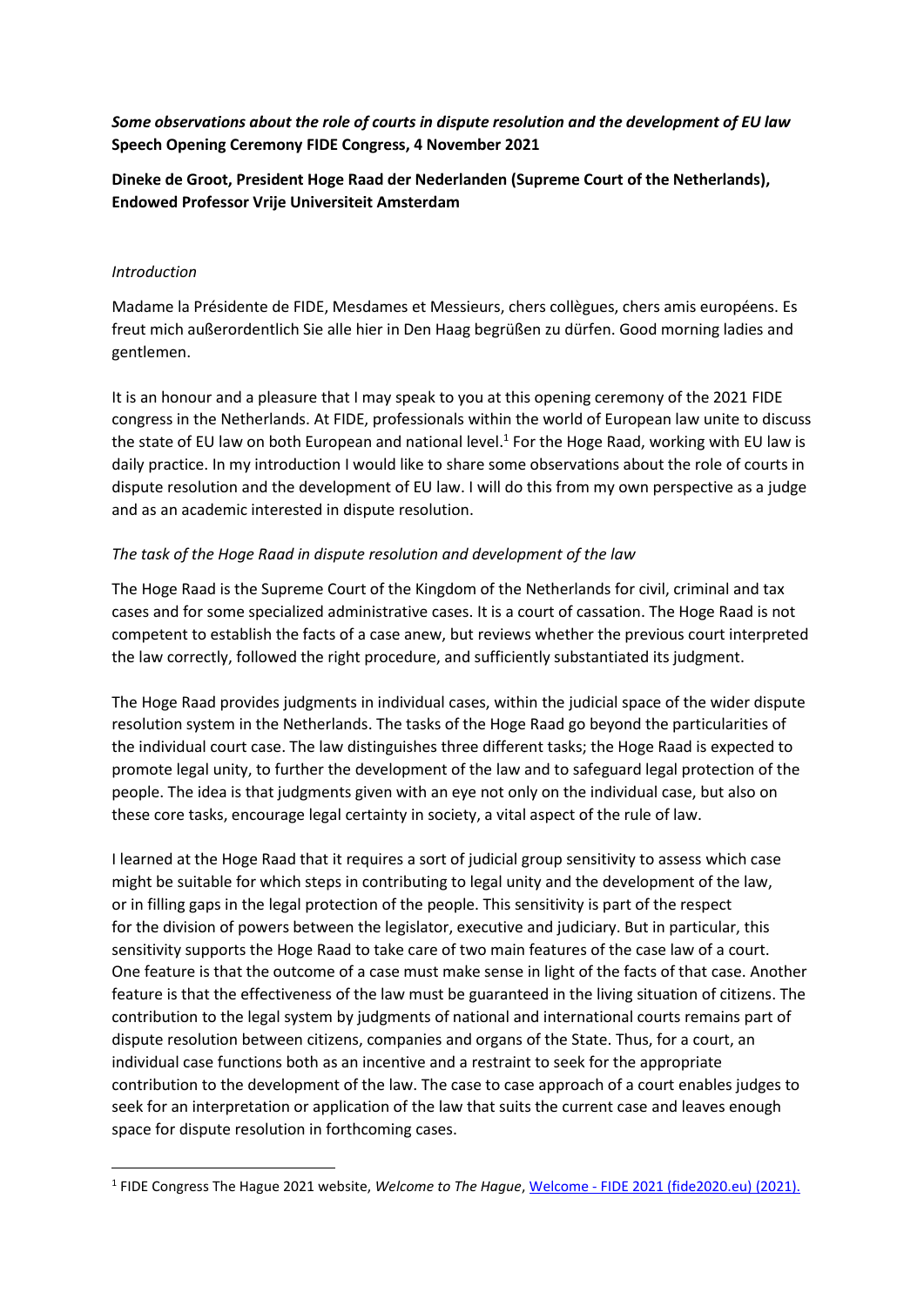The custom to deal with cases from the combined perspectives of dispute resolution and the three core tasks in the law system, is also prevalent while working with EU law. In cases with an EU law dimension, I perceive a third perspective in the daily practice of the Hoge Raad, which is the principle of loyal cooperation with the Court of Justice of the European Union. I will provide you with some examples of the way the Hoge Raad gives effect to the principle of loyal cooperation in requests for preliminary ruling and generally in its dialogue with the Court of Justice in judgments. Before that, as an introduction to these examples, I will speak about the duty of national last instance courts to ask for a preliminary ruling.

### *The duty of national last instance courts to ask for a preliminary ruling*

At a FIDE congress, it needs neither explanation nor emphasis that EU law directly affects the national legal order. The Hoge Raad is one of the larger questioners to the Court of Justice. If a decision on a question concerning the interpretation of EU law is necessary to enable the Hoge Raad to give judgment, the Hoge Raad will, as a national last instance court, bring the matter before the Court of Justice on the basis of article 267 of the Treaty on the Functioning of the European Union (TFEU). The Court of Justice reasserted in its recent judgment in the case of *Consorzio Italian*  Management and Catania Multiservizi<sup>2</sup> the criteria identified in its judgment in *Cilfit*<sup>3</sup> - exactly 39 years ago – for the exceptions under which a last instance national court does not need to ask the Court of Justice for a preliminary ruling.

As an academic, I read with great interest the opinion of Advocate-General Bobek to the *Consorzio* case and his elaborated proposal for a new standard in stead of the *Cilfit* criteria. As a judge, I was not surprised about the choice of the Court of Justice not to follow this proposal. In its judgment, the Court of Justice called article 267 TFEU "the keystone of the judicial system stablished by the Treaties, setting up a dialogue between one court and another, specifically between the Court of Justice and the courts of the Member States, having the object of securing uniform interpretation of EU law, thereby serving to ensure its consistency, its full effect and its autonomy as well as, ultimately, the particular nature of the law established by the Treaties". <sup>4</sup> The proposal of the Advocate-General was to relocate this keystone by creating another balance in the functioning of article 267 TFEU, in which the development of EU law by courts is given priority over the intertwined judicial tasks of dispute resolution and the development of EU law.

In this proposal, I appreciate the recognition of difficulties of last instance national courts with identifying whether a question of EU law falls within the scope of the duty to ask for a preliminary ruling. But I doubt if such difficulties are - in light of article 267 TFEU – to be considered a legitimate reason to overrule the part of *Cilfit* in which the duty to refer was made subject to conditions of the specific case. Article 267 TFEU integrates the interpretation of EU law by the Court of Justice in the national dispute resolution systems of the member states. Therefore, the assessment whether the answer to a question of EU law is necessary to enable a national court to give judgment, cannot be dominated by the perspective of the development of EU law. The Advocate-General suggests that national courts will only be obliged to refer if three cumulative conditions are met. These are that –

**.** 

<sup>2</sup> Court of Justice of the European Union, Judgment of 6 October 2021, *Consorzio Italian Management and Catania Multiservizi*, C-561/19[, ECLI:EU:C:2021:799.](https://curia.europa.eu/juris/liste.jsf?language=en&td=ALL&num=C-561/19)

<sup>3</sup> Court of Justice of the European Union, Judgment of 6 October 1982, *Cilfit and Others*, C-283/81, [ECLI:EU:C:1982:335,](https://curia.europa.eu/juris/liste.jsf?language=en&jur=C,T,F&num=283/81&td=ALL) par. 7).

<sup>4</sup> Court of Justice of the European Union, Judgment of 6 October 2021, *Consorzio Italian Management and Catania Multiservizi*, C-561/19, ECLI:EU:C:2021:799, par. 27.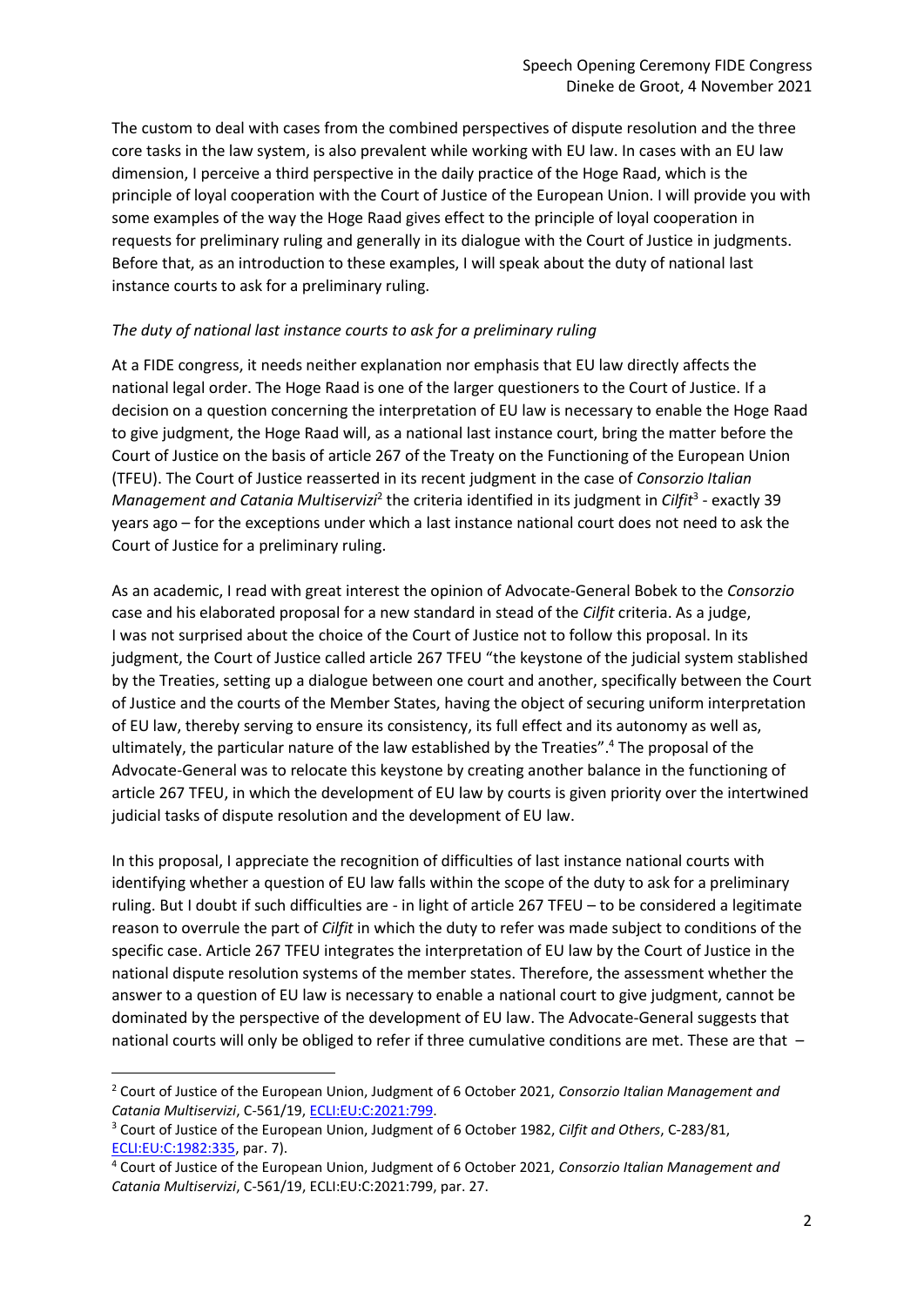in the words of the Advocate-General – a case raises (i) a general issue of interpretation of EU law; (ii) to which there is objectively more than one reasonably possible interpretation; (iii) for which the answer cannot be inferred from the existing case-law of the Court of Justice. I doubt whether the effectiveness and equivalence of EU law for citizens would improve if national courts would be able to refrain from asking questions in all cases that do not fall within the scope of these three conditions.<sup>5</sup> The role of courts within the rule of law is intrinsically linked to the need for a type of legal certainty that is developed by deciding on the merits of cases, with judicial sensitivity for the incentives and restraints in a specific case to contribute to the development of the law.

### *Some Dutch examples in the context of identifying the scope of article 267 TFEU*

Now let us have a closer look at the sometimes difficult task of courts to identify whether a question of EU law in a case should be referred for a preliminary ruling. As I said, I would like to provide you with some examples of Hoge Raad judgments. These examples show different aspects of the way the Hoge Raad gives effect to the principle of loyal cooperation in requests for preliminary ruling and generally in its dialogue with the Court of Justice.

In the *Consorzio* case, an Italian court had to deal with a party bringing forward questions of EU law twice. The Court of Justice highlighted in its judgment the aspect that the system of direct ooperation between the Court of Justice and national courts, is completely independent of any initiative by the parties.<sup>6</sup> This aspect was explicitly mentioned by the Hoge Raad in 2018, in a judgment in a case about state liability in which it rejected the complaint of a party according to which the Hoge Raad previously unlawfully failed to ask the Court of Justice for a preliminary ruling.<sup>7</sup>

As to whether different language versions of a provision influence the decision to ask for a preliminary ruling, the Court of Justice recognized in the *Consorzio* judgment that a national judge cannot be required to examine each of the language versions of the provision in question. It however advises national courts to bear in mind those divergences between the various language versions of that provision of which it is aware, in particular when those divergences are set out by the parties and are verified.<sup>8</sup>

This has been common practice at the Hoge Raad. Sometimes, English, French and German versions are explicitly mentioned in judgments of the Hoge Raad to identify or even clarify doubts about the meaning of a Dutch translation or implementation of an EU law provision. Sometimes, this comparison gives reason to ask for a preliminary ruling,<sup>9</sup> sometimes to a final judgment without a request for preliminary ruling.<sup>10</sup>

The Court of Justice added in the *Consorzio* judgment a duty for a last instance national court to provide the reasons for refraining from making a reference on the basis of the reasserted *Cilfit* criteria.<sup>11</sup> With regard to giving reasons, I would like to mention that it is not uncommon for the

 $\overline{a}$ 

<sup>5</sup> Opinion of Advocate-General Court of Justice of the European Union Bobek in the case of *Consorzio Italian Management and Catania Multiservizi*, C-561/19[, ECLI:EU:C:2021:291.,](https://curia.europa.eu/juris/liste.jsf?language=en&td=ALL&num=C-561/19) paras. 134 and 135.

<sup>6</sup> Court of Justice of the European Union, Judgment of 6 October 2021, *Consorzio Italian Management and Catania Multiservizi*, C-561/19, ECLI:EU:C:2021:799, par. 53.

<sup>&</sup>lt;sup>7</sup> HR 21 December 2018, **ECLI:NL:HR:2018:2396**, par. 3.3.3.

<sup>8</sup> Court of Justice of the European Union, Judgment of 6 October 2021, *Consorzio Italian Management and Catania Multiservizi*, C-561/19, ECLI:EU:C:2021:799, par. 44.

<sup>&</sup>lt;sup>9</sup> For instance: HR 28 September 2012[, ECLI:NL:HR:2012:BW7507,](https://uitspraken.rechtspraak.nl/inziendocument?id=ECLI:NL:HR:2012:BW7507&showbutton=true&keyword=ECLI%3aNL%3aHR%3a2012%3aBW7507) par. 3.7.2.

<sup>&</sup>lt;sup>10</sup> For instance: HR 21 May 2021, **ECLI:NL:HR:2021:749**, paras. 3.2.2-3.3.3.

<sup>11</sup> Court of Justice of the European Union, Judgment of 6 October 2021, *Consorzio Italian Management and Catania Multiservizi*, C-561/19, ECLI:EU:C:2021:799, par. 51.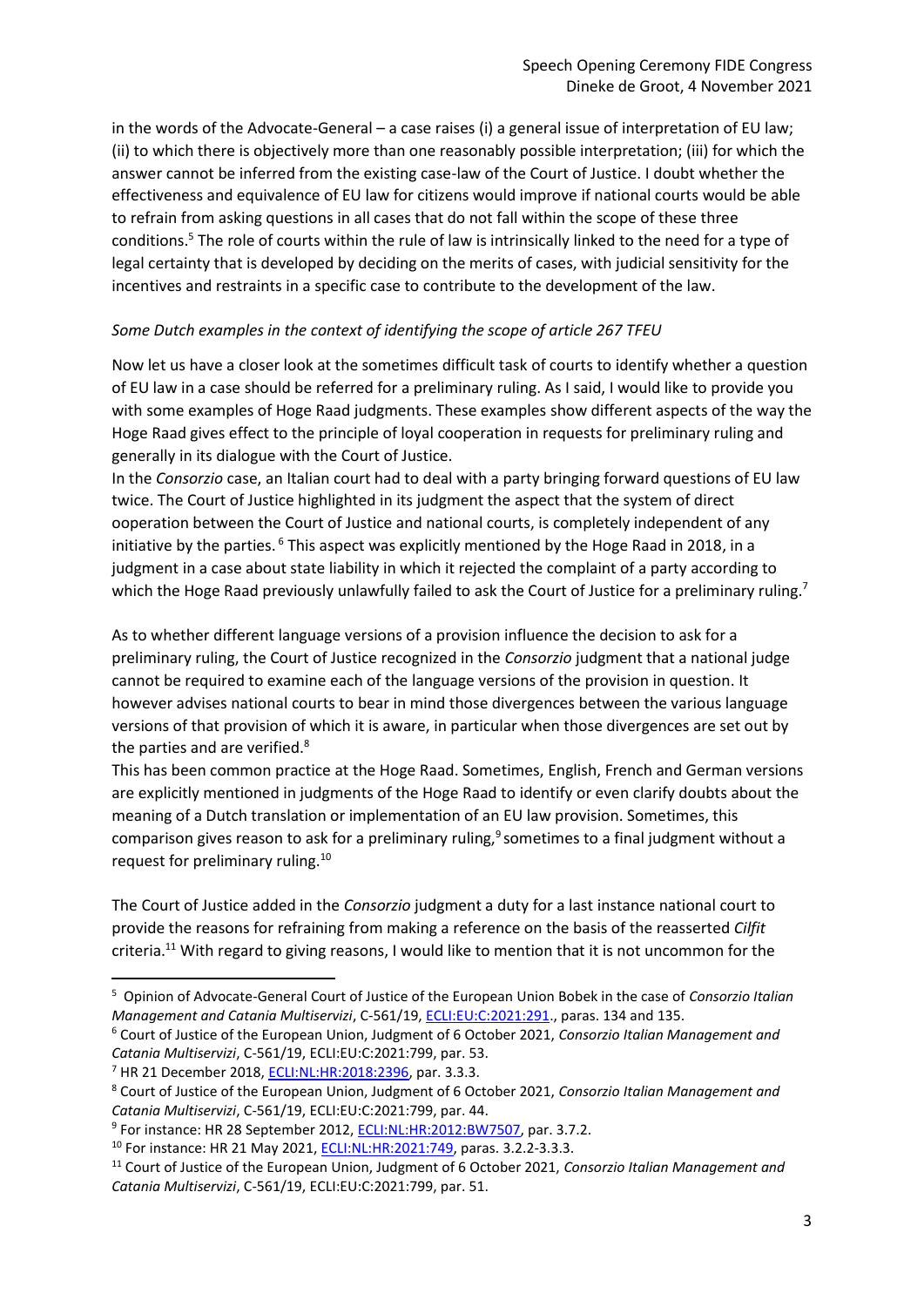Hoge Raad to do the opposite, under the principle of loyal cooperation: to demonstrate the need for a preliminary ruling by giving reasons for the perceived absence of an acte clair or an acte éclairé.<sup>12</sup> In the case of summary proceedings, the eventual lack of an acte clair is sometimes explicitly mentioned as not enough to ask for a preliminary ruling.<sup>13</sup>

The Court of Justice mentioned in its *Consorzio* judgment<sup>14</sup> that a last instance national court can even be obliged to make a reference for a preliminary ruling in a case in which the Court of Justice already answered questions. A similar situation arose in the *Franzen and others* case, although not at the same court. The dispute concerned the social security position of cross-border workers. Initially, in 2013, the Dutch appeal court requested for a preliminary ruling. <sup>15</sup> The Court of Justice did not answer one of the questions,<sup>16</sup> probably because of a mistake in the understanding of national law. Even though the answer of the Court of Justice could have been interpreted as a sign that this question might not be regarded relevant, the Hoge Raad decided to ask additional questions in the following cassation procedure in this case. The Hoge Raad stuck faithfully to the *Cilfit* exceptions: if these are not met, there is still uncertainty on a particular part of EU law and follow-up questions should be asked. In 2018, in its additional questions to the Court of Justice, the Hoge Raad further explained national social security law.<sup>17</sup> The second time around, the Court of Justice provided clarity on the matter.<sup>18</sup>

### *Contributing to the development of EU law*

1

A recurring theme in judgments of the Hoge Raad is the commitment to contribute to the development of EU law. This is not just because national law prescribes that one of the three core tasks of the Hoge Raad is to contribute to the development of the law, or because article 267 TFEU demands a judicial dialogue. It also relates to the role of the Hoge Raad as a substantial stakeholder on the rule of law in the Netherlands. This role stands in a wider picture in the context of EU law. This is especially relevant with regard to requests for preliminary ruling that relate to fundamental rights. One might think of questions on procedural law, such as various references in 2013 in customs cases, on the interpretation of the principle of respect for the rights of the defence.<sup>19</sup> Nevertheless, Dutch first instance courts, courts of appeal, and administrative courts may just as much contribute to the debate on fundamental rights. This contribution may for instance be found in references for preliminary ruling on consumer protection.<sup>20</sup>

<sup>&</sup>lt;sup>12</sup> For instance: HR 12 March 2010, **ECLI:NL:HR:2010:BK4932, par. 5.2.7.** 

<sup>&</sup>lt;sup>13</sup> For instance: HR 17 April 2015, **ECLI:NL:HR:2015:1063**, par. 3.8.5.

<sup>14</sup> Court of Justice of the European Union, Judgment of 6 October 2021, *Consorzio Italian Management and Catania Multiservizi*, C-561/19, ECLI:EU:C:2021:799, par. 59.

<sup>15</sup> Centrale Raad van Beroep 1 July 2013, *Franzen and others*, [ECLI:NL:CRVB:2013:783.](https://uitspraken.rechtspraak.nl/inziendocument?id=ECLI:NL:CRVB:2013:783)

<sup>16</sup> Court of Justice of the European Union, Judgment of 23 April 2015, *Franzen and others,* C-382/13, [ECLI:EU:C:2015:261.](https://curia.europa.eu/juris/documents.jsf?oqp=&for=&mat=or&lgrec=nl&jge=&td=%3BALL&jur=C%2CT%2CF&num=C-382%252F13&page=1&dates=&pcs=Oor&lg=&pro=&nat=or&cit=none%252CC%252CCJ%252CR%252C2008E%252C%252C%252C%252C%252C%252C%252C%252C%252C%252Ctrue%252Cfalse%252Cfalse&language=nl&avg=&cid=21341849)

<sup>17</sup> HR 2 February 2018, *Giesen and Van den Berg,* [ECLI:NL:HR:2018:126;](https://uitspraken.rechtspraak.nl/inziendocument?id=ECLI:NL:HR:2018:126) HR 2 February 2018, *Franzen and others,* [ECLI:NL:HR:2018:127.](https://uitspraken.rechtspraak.nl/inziendocument?id=ECLI:NL:HR:2018:127)

<sup>18</sup> Court of Justice of the European Union, Judgment of 8 November 2019, *Franzen and others*, joined cases C-95/18 en C-96/18, [ECLI:EU:C:2019:767.](https://curia.europa.eu/juris/documents.jsf?oqp=&for=&mat=or&lgrec=nl&jge=&td=%3BALL&jur=C%2CT%2CF&num=C-95%252F18&page=1&dates=&pcs=Oor&lg=&pro=&nat=or&cit=none%252CC%252CCJ%252CR%252C2008E%252C%252C%252C%252C%252C%252C%252C%252C%252C%252Ctrue%252Cfalse%252Cfalse&language=nl&avg=&cid=21341849)

<sup>&</sup>lt;sup>19</sup> HR 22 February 2013, **ECLI:NL:HR:2013:BR0666**; HR 22 February 2013, **ECLI:NL:HR:2013:BR0671**.

<sup>&</sup>lt;sup>20</sup> Such as Rechtbank Amsterdam 19 September 2019, [ECLI:NL:RBAMS:2019:7062;](http://deeplink.rechtspraak.nl/uitspraak?id=ECLI:NL:RBAMS:2019:7062) Gerechtshof Amsterdam 5 March 2019[, ECLI:NL:GHAMS:2019:657](http://deeplink.rechtspraak.nl/uitspraak?id=ECLI:NL:GHAMS:2019:657) and Gerechtshof Den Haag 2 April 2019; [ECLI:NL:GHDHA:2019:630;](http://deeplink.rechtspraak.nl/uitspraak?id=ECLI:NL:GHDHA:2019:630) CBb 3 July 2015, [ECLI:NL:CBB:2015:210.](http://deeplink.rechtspraak.nl/uitspraak?id=ECLI:NL:CBB:2015:210)